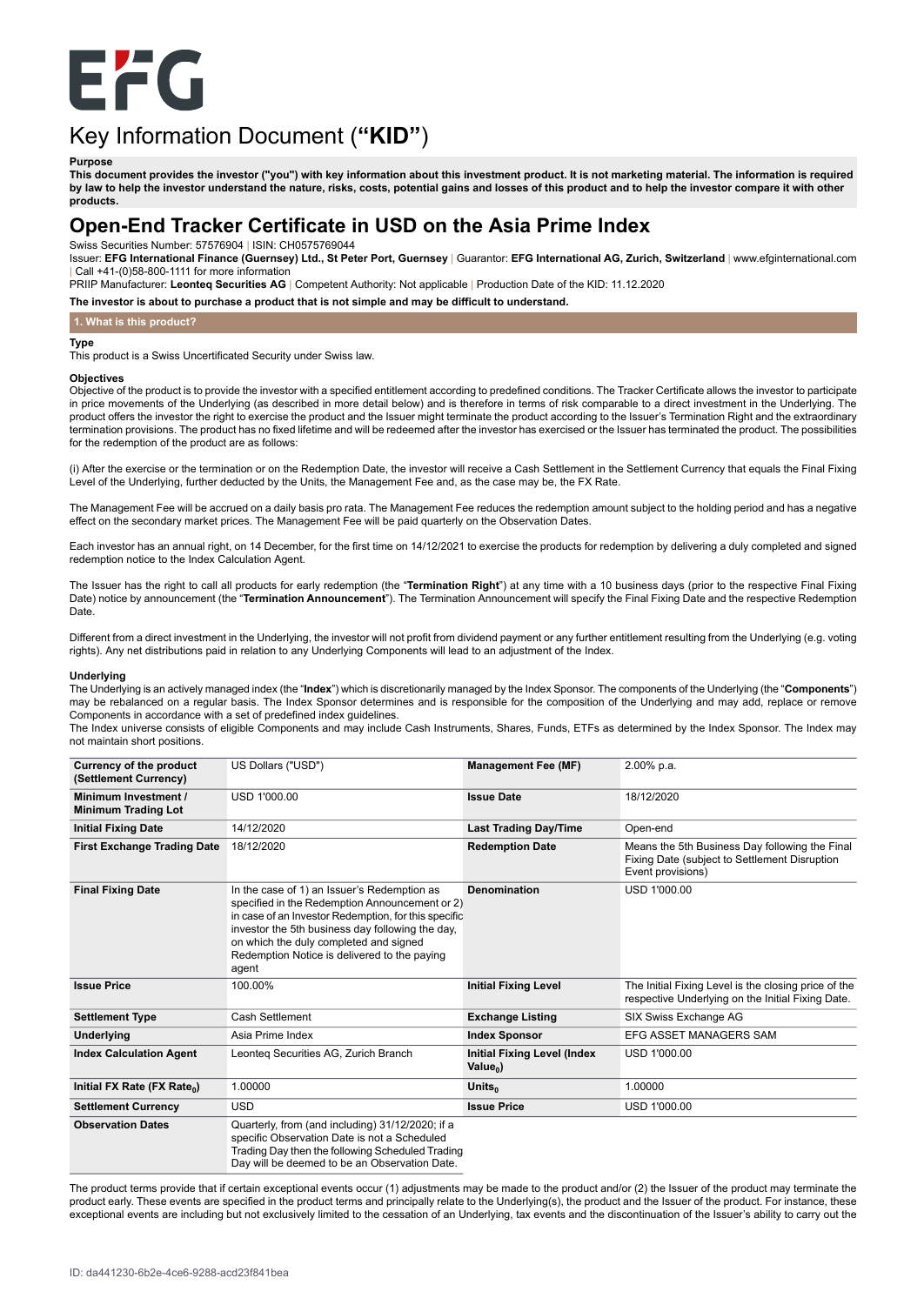necessary hedging transactions. In the event of termination, the Redemption Amount may possibly be significantly below the purchase price. Even a total loss of the investment is possible.

#### **Intended retail investor**

- The product is aimed at retail investors who intend to form private assets and have a long-term investment horizon.
- The investor can bear losses up to the total loss of the investment amount and attaches no importance to products with capital guarantee.
- KNOWLEDGE & EXPERIENCE: Investors who have the following characteristics: Basic knowledge of the financial instruments in question (a basic investor can take investment decisions based on regulatory documents or basic information provided by the distributor); no experience of financial markets



The summary risk indicator is a guide to the level of risk of this product compared to other products. It shows how likely it is that the product will lose money because of movements in the markets or because the Issuer is not able to pay the investor.

We have classified this product as 4 out of 7, which is a medium risk class.

This rates the potential losses from future performance at a medium level, and poor market conditions could impact the capacity of the Issuer to pay the investor of the product.

The investor shall be aware of currency risk. The investor may receive payments in a different currency, so the final return that the investor will get depends on the exchange rate between the two currencies. This risk is not considered in the indicator shown above.

This product does not include any protection from future market performance so the investor could lose some or all of its investment.

If the Issuer is not able to redeem the investor what is owed, the investor could lose the entire investment.

For detailed information about all risks please refer to the risk sections of the legal documentation as specified in the section 'Other relevant information' below.

#### **Performance Scenarios**

| <b>Investment USD 10.000</b> |                                              |                     |                     |                                                    |
|------------------------------|----------------------------------------------|---------------------|---------------------|----------------------------------------------------|
| Scenario                     |                                              | 1 year              | 3 years             | 5 years<br>(Recommended)<br><b>Holding Period)</b> |
| <b>Stress Scenario</b>       | What the investor might get back after costs | <b>USD 2283.20</b>  | <b>USD 4134.50</b>  | <b>USD 3231.49</b>                                 |
|                              | Average return each year                     | $-76.98%$           | $-25.50%$           | $-20.21%$                                          |
| Unfavourable Scenario        | What the investor might get back after costs | <b>USD 7234.58</b>  | <b>USD 5376.71</b>  | <b>USD 4230.57</b>                                 |
|                              | Average return each year                     | $-27.53%$           | $-18.68%$           | $-15.80\%$                                         |
| Moderate Scenario            | What the investor might get back after costs | <b>USD 9374.64</b>  | <b>USD 8388.85</b>  | <b>USD 7606.82</b>                                 |
|                              | Average return each year                     | $-6.22%$            | $-5.69%$            | $-5.32%$                                           |
| <b>Favourable Scenario</b>   | What the investor might get back after costs | <b>USD 11686.36</b> | <b>USD 12123.72</b> | <b>USD 14199.69</b>                                |
|                              | Average return each year                     | 16.76%              | 6.63%               | 7.26%                                              |

This table shows the money the investor could get back over the next years and on the Redemption Date under different scenarios, assuming that the investor invests USD 10,000.00.

The scenarios shown illustrate how the investor's investment could perform. The investor can compare them with scenarios of other products.

The scenarios presented are an estimate of future performance based on evidence from the past on how the value of the product varies, and are not an exact indicator. What the investor gets back will vary depending on how the market performs and how long the investor keeps the investment/product.

The stress scenario shows what the investor might get back in extreme market circumstances, and it does not take into account the situation where we are not able to pay the investor.

This product cannot be easily cashed in. This means it is difficult to estimate how much the investor would get back if the investor would sell it before the recommended holding period. The investor will either be unable to sell early or the investor will have to pay high costs or make a large loss if the investor does so.

The figures shown include all the costs of the product itself, but may not include all the costs that the investor pays to the advisor or distributor. The figures do not take into account the investor's personal tax situation, which may also affect how much the investor gets back.

#### **3. What happens if the Issuer is unable to pay out?**

The obligations of the Issuer under this product are guaranteed by a first demand guarantee of EFG International AG, Zurich, governed by Swiss law, which protects investors in case the Issuer is unable to fulfil its obligations under the product. A total loss of the investor's capital invested is possible if both the Issuer and the Guarantor are unable to fulfil their obligations in respect of the product and the guarantee, respectively. The product is a debt instrument and as such is not covered by any deposit protection scheme.

#### **4. What are the costs?**

#### **Cost over time**

The Reduction in Yield (RIY) shows what impact the total costs the investor pays will have on the investment return the investor might get. The total costs take into account one-off, ongoing and incidental costs.

The amounts shown here are the cumulative costs of the product itself. They include potential early exit penalties. The figures assume the investor invests USD 10,000. The figures are estimates and may change in the future.

The person selling to the investor or advising the investor about this product may charge other costs. If so, this person will provide the investor with information about these costs, and show the investor the impact that all costs will have on the investor's investment over time.

| Investment USD 10.000           | after 1 vear      | If the investor cashes in the product If the investor cashes in the product If the investor cashes in the product<br>after 3 vears | at the end of the recommended<br>holding period |
|---------------------------------|-------------------|------------------------------------------------------------------------------------------------------------------------------------|-------------------------------------------------|
| Total costs                     | <b>USD 314.29</b> | <b>USD 695.95</b>                                                                                                                  | <b>USD 995.28</b>                               |
| Impact on return (RIY) per year | 3.13%             | 2.54%                                                                                                                              | 2.36%                                           |

#### **Composition of Costs** The table below shows:

• the impact each year of the different types of costs on the investment return the investor might get at the end of the recommended holding period.

the meaning of the different cost categories.